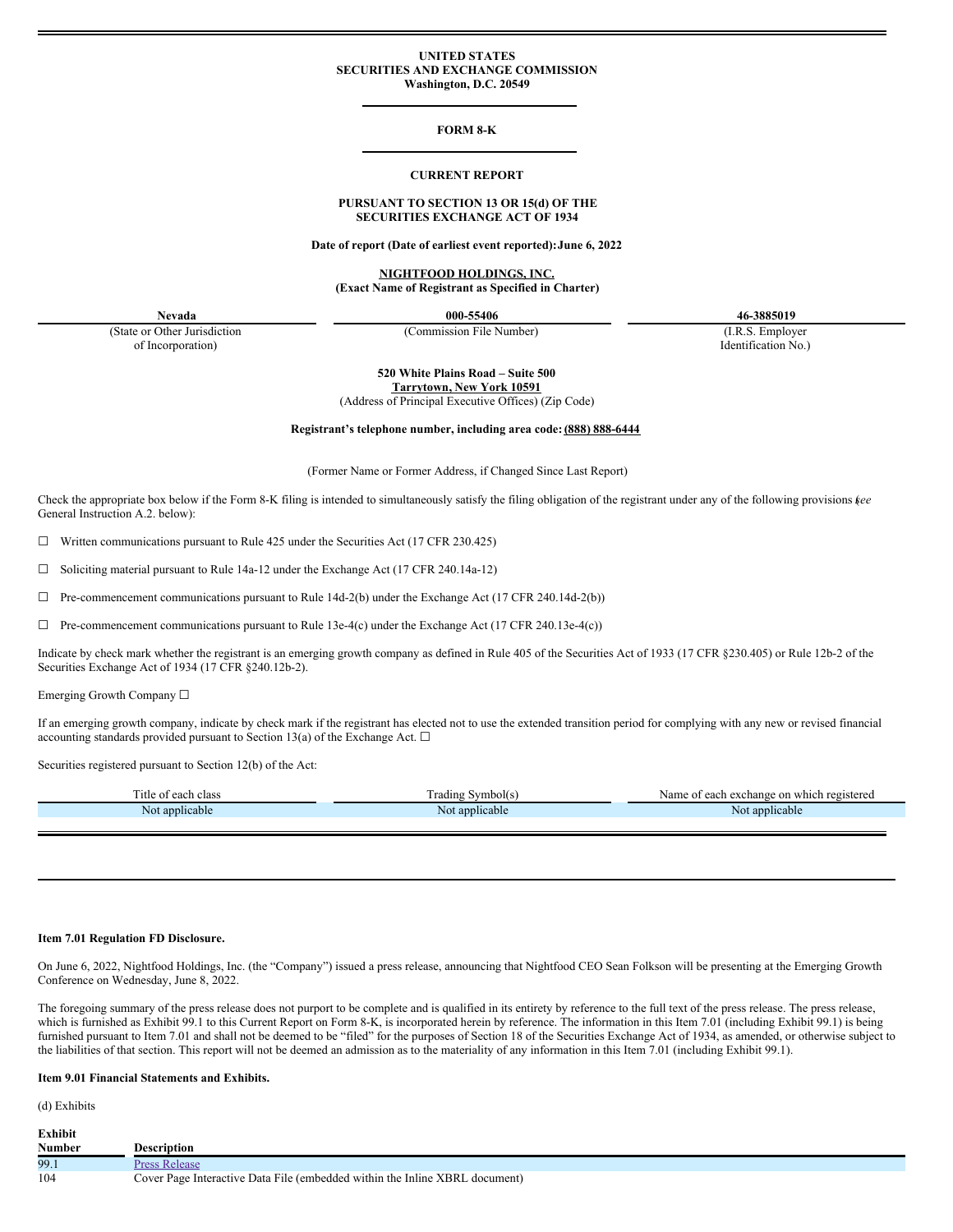# **SIGNATURES**

Pursuant to the requirements of the Securities Exchange Act of 1934, the Registrant has duly caused this report to be signed on its behalf by the undersigned thereunto duly authorized.

Date: June 6, 2022

## **NIGHTFOOD HOLDINGS, INC.**

By: /s/ Sean Folkson

Name: Sean Folkson Title: Chief Executive Officer

2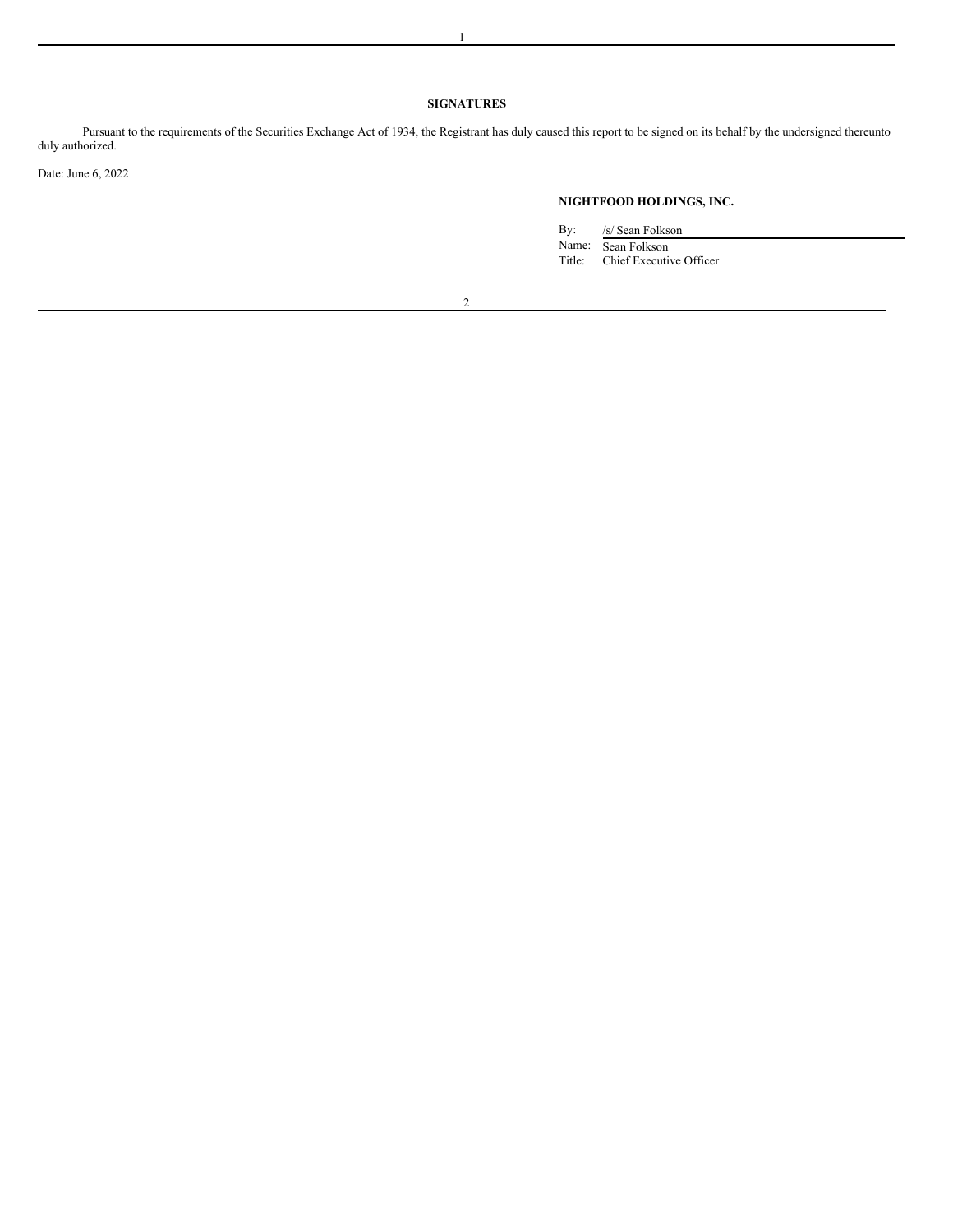## **Nightfood to Present at Emerging Growth Conference on June 8, 2022**

Nightfood invites individual and institutional investors to learn about the opportunity envisioned where nutrition and sleep intersect.

<span id="page-2-0"></span>Tarrytown, NY, June 6, 2022 - Nightfood Holdings, Inc. (OTCQB: NGTF), the company pioneering the sleep-friendly nighttime snacking category, is pleased to announce that it has been invited to present at the Emerging Growth Conference on Wednesday, June 8, 2022.

This live, interactive online event will give the investment community the chance to familiarize themselves with the Nightfood investment thesis and learn more about the significant opportunity the company believes exists where nutrition and sleep intersect.

Nightfood Founder and CEO, Sean Folkson, will deliver a presentation focused on the sleep-friendly nighttime snacking category which Nightfood is pioneering, and provide updates on the May 2022 launch of Nightfood's sleep-friendly snack products in hotel lobby shops from coast to coast. A live question and answer session will follow the presentation.

Nightfood's presentation will begin at 11:30 AM Eastern time and the Q&A will conclude at noon.

"I'm looking forward to introducing the Nightfood story to potentially thousands of new investors, while updating everybody on our recently-launched national hotel rollout, the significant increases being made to our production capacity, and new products in development," stated Folkson.

The Company announced the receipt of initial purchase orders in late April which established national wholesale distribution of Nightfood's sleep-friendly ice cream to the hospitality vertical. Many of those distribution centers have since placed reorders, as Nightfood is now available for sale to guests in hundreds of hotel lobby shops from coastto coast, across more than 40 states. Management has set a target to secure distribution in 7,500 hotel lobby shops by February of 2023.

Please register here to ensure you can attend the conference and receive any updates that are released.

For interested parties who are unable to join the event live on the day of the conference, an archived webcast will also be made available on EmergingGrowth.com and a direct link to the archive will also be circulated after the event.

### **About the Emerging Growth Conference**

The Emerging Growth conference is an effective way for public companies to present and communicate their new products, services and other major announcements to the investment community from the convenience of their office, in a time efficient manner.

The Conference focus and coverage includes companies in a wide range of growth sectors, with strong management teams, innovative products & services, focused strategy, execution, and the overall potential for long term growth. Its audience includes potentially tens of thousands of Individual and Institutional investors, as well as Investment advisors and analysts.

All sessions will be conducted through video webcasts and will take place in the Eastern time zone.

#### **About Nightfood**

Nightfood is pioneering the category of sleep-friendly nighttime snacking.

Over 80% of Americans snack regularly at night, resulting in an estimated 700 million nighttime snack occasions weekly, and an annual spend on night snacks of over \$50 billion. The most popular choices are ice cream, cookies, chips, and candy. Recent research confirms such snacks, in addition to being generally unhealthy, can impair sleep, partly due to excess fat and sugar consumed before bed.

Nightfood's sleep-friendly snacks are formulated by sleep and nutrition experts to contain less of those sleep-disruptive ingredients, along with a focus on ingredients and nutrients that research suggests can support nighttime relaxation and better sleep quality.

The brand is currently focused on establishing widespread national distribution of its sleep-friendly snacks in the high-margin hotel vertical. Nightfood began rolling into hotels across the United States in May 2022. Management believes hotels have an obligation to help guests achieve better sleep, and one way to do that is through the snacks hotels curate for sale in their grab-and-go lobby shops.

With an estimated 56,000 hotels across the United States, national distribution is expected to lead to profitability, consumer adoption of the nighttime snack category, and a strategically defensible position from which category leadership can be maintained.

Questions can be directed to investors@Nightfood.com

By signing up at ir.nightfood.com, investors can receive updates of filings and news releases in their inbox.

#### **Forward Looking Statements:**

This current press release contains "forward-looking statements." Statements in this press release which are not purely historical (including, but not limited to statements that contain words such as "will," "believes," "plans," "anticipates," "expects" and "estimates") are forward-looking statements and include any statements regarding beliefs, plans, expectations or intentions regarding the future, including but not limited to, sales projections, potential customers, any products sold or cash flow from operations.

Actual results could differ from those projected in any forward-looking statements due to numerous factors. Such factors include, among others, (a) the inherent uncertainties associated with distribution of our products, (b) the market acceptance of our products at all levels of distribution and sale, including retail purchasers, wholesalers and hotel chains, (c) the success and commitment of our distribution partners to access distribution channels and successfully engage with sellers of our products, including, supermarkets and hotel chains, and our success in obtaining purchase orders from hotel chains, supermarkets and others, (d) competition from existing and new companies and products and